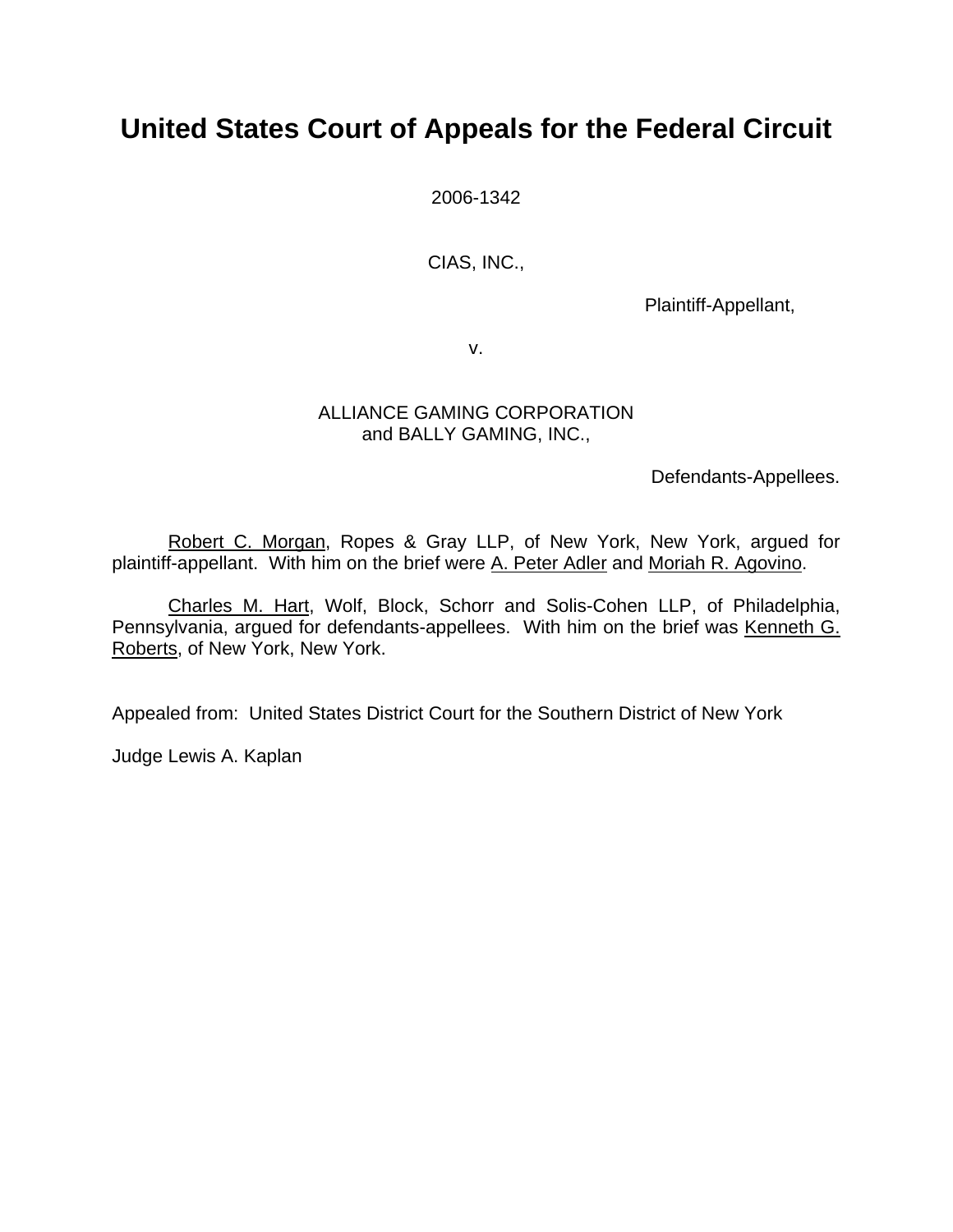## **United States Court of Appeals for the Federal Circuit**

2006-1342

CIAS, INC.,

Plaintiff-Appellant,

v.

ALLIANCE GAMING CORPORATION and BALLY GAMING, INC.,

Defendants-Appellees.

DECIDED: September 27, 2007 \_\_\_\_\_\_\_\_\_\_\_\_\_\_\_\_\_\_\_\_\_\_\_\_\_\_

\_\_\_\_\_\_\_\_\_\_\_\_\_\_\_\_\_\_\_\_\_\_\_\_\_\_

Before NEWMAN, SCHALL, and MOORE, Circuit Judges.

NEWMAN, Circuit Judge.

CIAS, Inc. (formerly Currency Identification & Analysis Systems) filed a patent infringement suit against Alliance Gaming Corporation and its subsidiary Bally Gaming, Inc. (collectively Alliance). The patent in suit is United States Patent No. 5,283,422 (the '422 Patent), entitled "Information Transfer and Use, Particularly with Respect to Counterfeit Detection." Both CIAS and Alliance produce systems for the detection of counterfeit usage. The Alliance detection systems for tickets used in casino slot machines are known as the Slot Data System (SDS) and Slot Management System (SMS). CIAS charged that these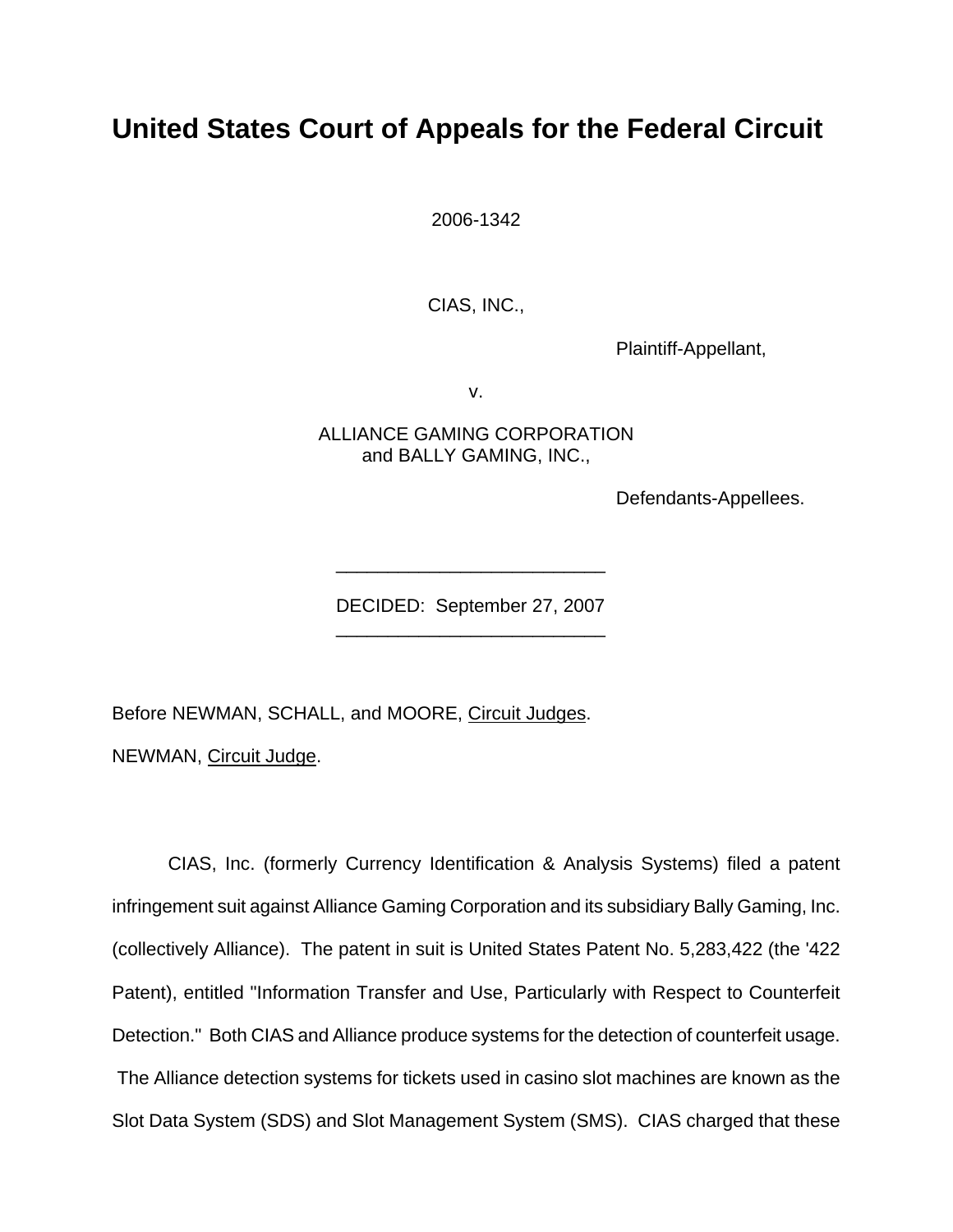systems infringe the '422 patent, literally or under the doctrine of equivalents. Alliance moved for summary judgment of non-infringement, on the ground that on the correct claim construction the Alliance systems do not infringe any claim of the '422 patent. The district court granted Alliance's motion, construing the relevant terms of the '422 claims in light of the accused systems. The court held that this mooted Alliance's counterclaim of unenforceability, and entered final judgment dismissing the suit in its entirety.<sup>[1](#page-2-0)</sup>

We conclude that although the district court erred in its construction of the term "comprised of," that error did not affect the construction of the substantive terms that support the judgment of non-infringement. That judgment is affirmed.

#### **DISCUSSION**

The grant of a motion for summary judgment requires that there is no reasonable view of the material facts, taking cognizance of the evidentiary standards and burdens, whereby a reasonable jury could find for the non-movant. Anderson v. Liberty Lobby, Inc., 477 U.S. 242, 248 (1986); Celotex Corp. v. Catrett, 477 U.S. 316, 323 (1986). The district court's claim construction receives plenary review, Cybor Corp. v. FAS Techs., Inc., 138 F.3d 1448, 1456 (Fed. Cir. 1998), as does the summary judgment based thereon.

The claims of the patent establish and limit the patentee's right to exclude, by "describing the outer boundaries of the invention." Warner-Jenkinson Co., Inc. v. Hilton Davis Chem. Co., 520 U.S. 17, 27 n.4 (1997). The '422 patent describes and claims a system for detecting counterfeit objects such as gambling chips, labels, currency, commercial paper, and other objects. The system is a computer-directed process whereby

<span id="page-2-0"></span> $\overline{a}$ 

<sup>1</sup> CIAS, Inc. v. Alliance Gaming Corp., 424 F. Supp.2d 678 (S.D.N.Y. 2006).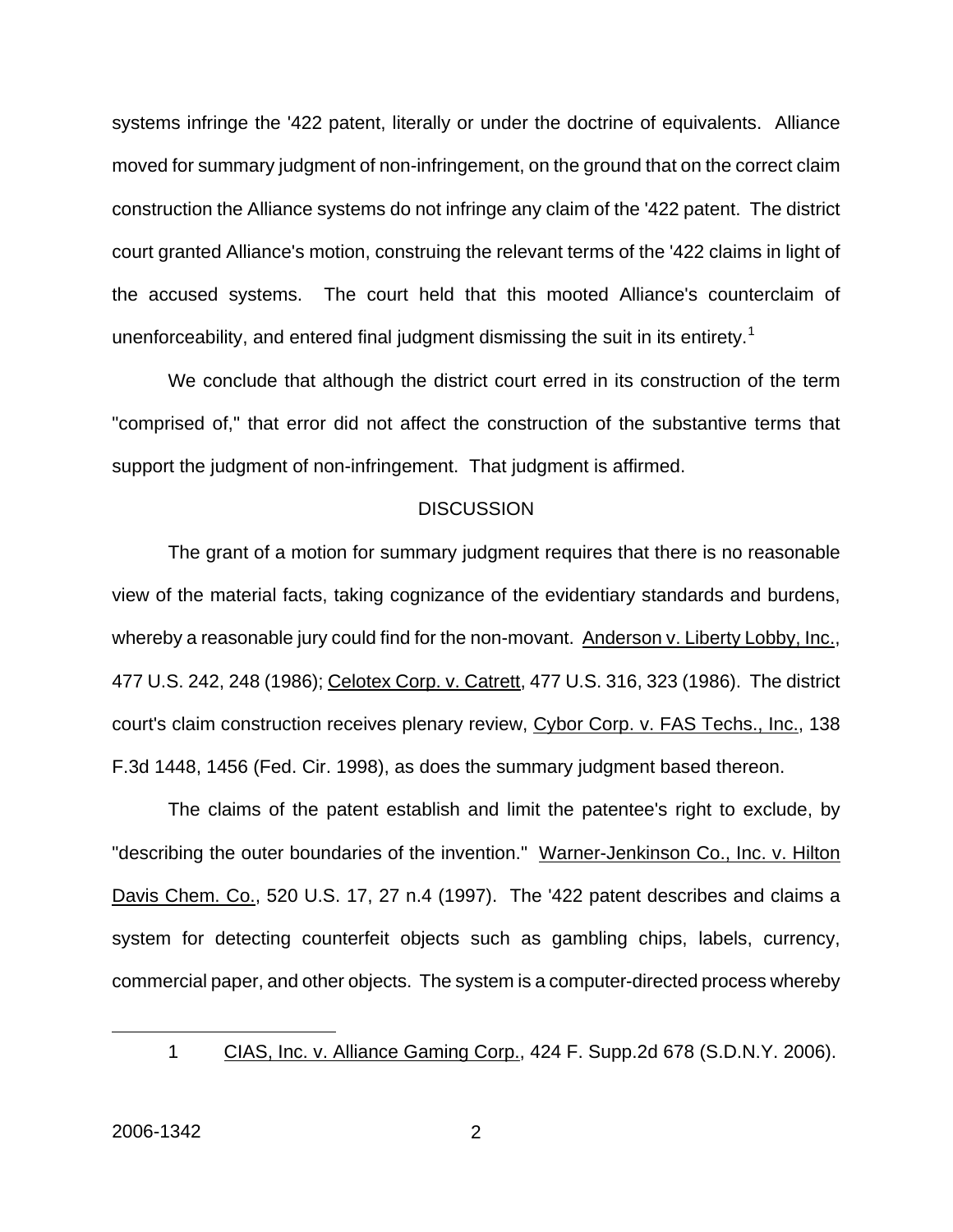each authentic object is assigned coded identification information, such as by a bar-code, that is recorded on the object and also stored in a machine-readable facility; then, upon presentation of the object for authentication, the computerized system compares the object's coded information with the stored information and determines whether the object is authentic or counterfeit.

The accused Alliance systems are directed to detection of counterfeit betting tickets, as are used in so-called TITO (ticket-in-ticket-out) slot machines. Alliance argues that it is not new to detect counterfeit objects by comparing their markings, and that patentability of the CIAS '422 invention turned on the nature of the detection system, that is, the information by which authenticity is determined. Alliance states that the principal difference between its system and that of the '422 patent is that Alliance uses a "secret algorithm," which Alliance asserts was excluded from the '422 claims during examination and reexamination, in view of prior art.

Claim 1 is the broadest claim of the '422 patent, with emphases added to the terms whose construction by the district court is challenged by CIAS on this appeal. With the exception of these terms, it was established or conceded that the claims read on the Alliance systems:

1. A counterfeit detection system for identifying a counterfeit object from a set of similar authentic objects, each object in said set having **unique authorized information** associated therewith **comprised of machinereadable code elements coded according to a detectable series**, the system comprising:

means at a first facility for storing said authorized information;

means at a plurality of facilities other than said first facility for machine-reading code elements from a similar object and providing information related to the machine-read code elements;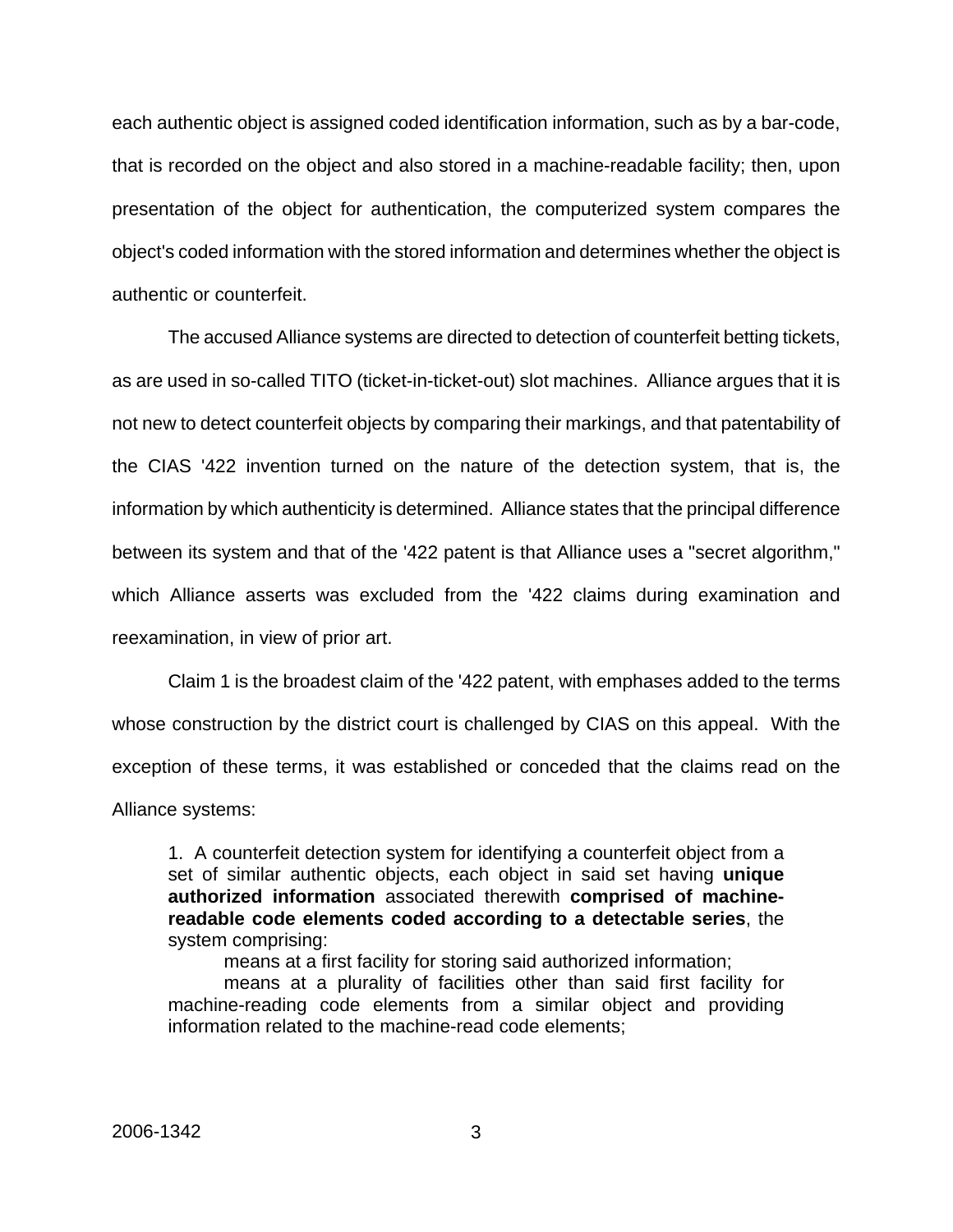means coupled to receive said information related to code elements machine-read from said object for at least temporarily storing that information; and

means at said first facility for detecting counterfeits coupled to said storing means and to said means for temporarily storing, said detecting means including a computer programmed to detect a counterfeit from information in said storing means at said first facility and from information received by said means for temporarily storing when information related to code elements machine read from a similar object is different from said authorized information; and

means for detecting when information relating to said code elements read from a similar object is the same as information previously read from a similar object, whereby a counterfeit may be detected.

Claim 13 was also at issue:

13. A counterfeit detection system for identifying a counterfeit object from a set of similar objects, each object in said set having **unique randomly selected authorized information** associated therewith **comprised of** machine-readable code elements, the system comprising [as in claim 1].

The district court had determined that the resolution of Alliance's motion for summary

judgment required construction of several claim terms, viz., "unique authorized information,"

"comprised of," "machine-readable code elements," "detectable series," and "randomly

selected." CIAS appeals only the construction of "unique authorized information,"

"comprised of," and "randomly selected."

Patent claims are construed as they would be understood by persons experienced in

the field of the invention, on review of the patentee's description of the invention in the

specification and the proceedings in the Patent and Trademark Office. See generally

Phillips v. AWH Corp., 415 F.3d 1303 (Fed. Cir. 2005) (*en banc*) (claims are construed in

light of the specification and the prosecution history).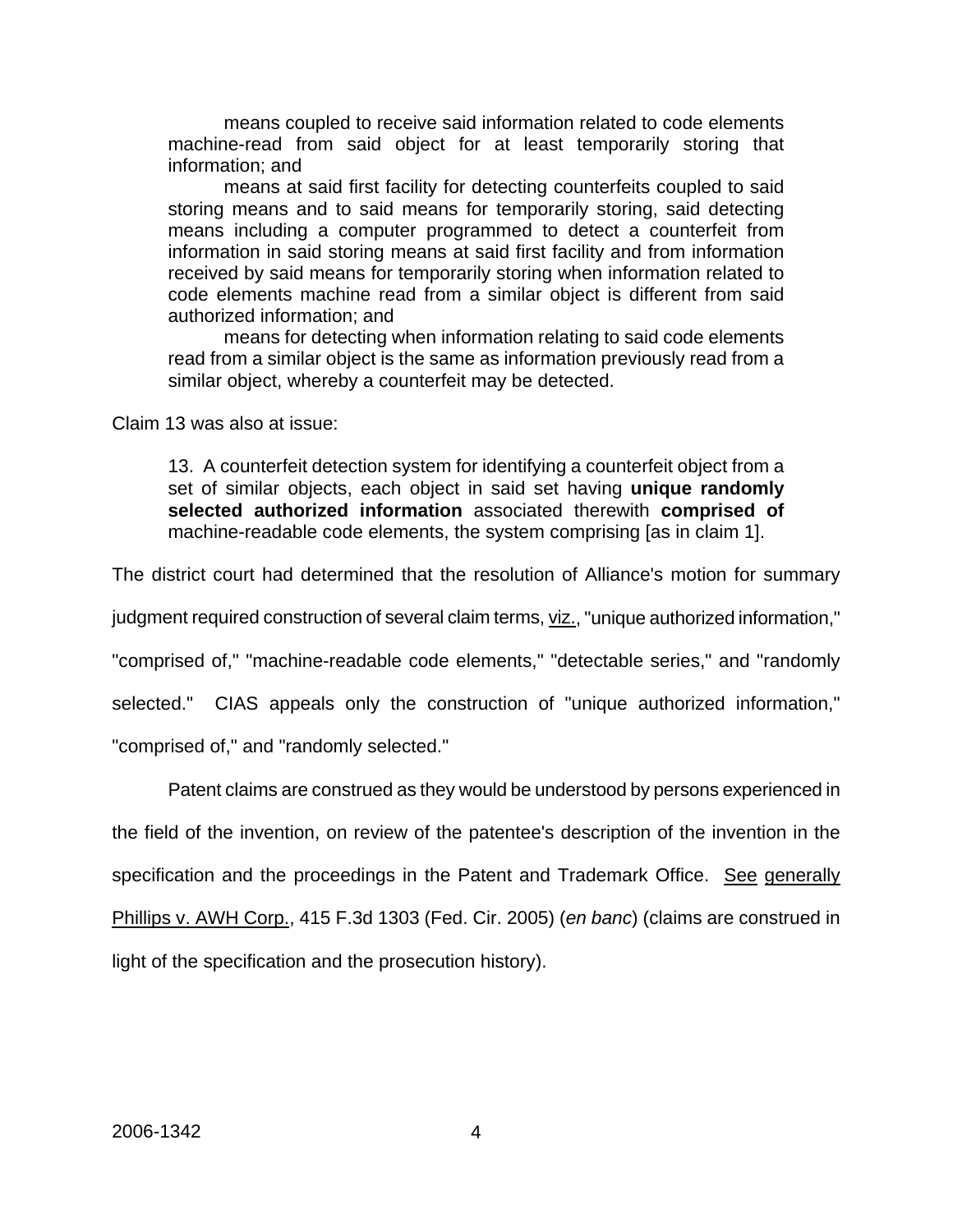### *"Comprised of"*

The district court found that the meaning of "comprised of" has not been clearly resolved in patent-specific precedent, and therefore the court held that the "ordinary and customary meaning" should be used. The court ruled that "comprised of" does not have the same open-ended meaning as "comprising," which also appears in claim 1, and that "comprised of" should be construed as a closed-end term that excludes the presence of all elements beyond those presented in the "comprised of" clause. Thus the court defined "comprised of" as "a limiting description of composition," reasoning that "[t]his construction preserves the distinction between 'comprised of' and 'comprising,' the latter of which in fact is a patent term of art when used in a transitional phrase . . . ."

We conclude that this ruling is not correct. Although "comprised of" is not used as regularly as "comprising," and "comprised of" is sometimes used other than as a "transition phrase," nonetheless it partakes of long-standing recognition as an open-ended term. See generally 3 Chisum on Patents \\$8.06[1][b], at 8-180-82 (2007) (claims usually are structured with a preamble, a "transition phrase," and the elements or steps that are necessary to the right to exclude). The usual and generally consistent meaning of "comprised of," when it is used as a transition phrase, is, like "comprising," that the ensuing elements or steps are not limiting. The conventional usage of "comprising" generally also applies to "comprised of."

Alliance argues that several judicial decisions have used "comprised of" to mean "consists of." However, these rare usages do not remove from "comprised of" its conventional meaning when used as a transition term. The only patent case that illustrates this casual usage appears to be Glaxo Grp. Ltd. v. Apotex, Inc., 376 F.3d 1339, 1343 (Fed.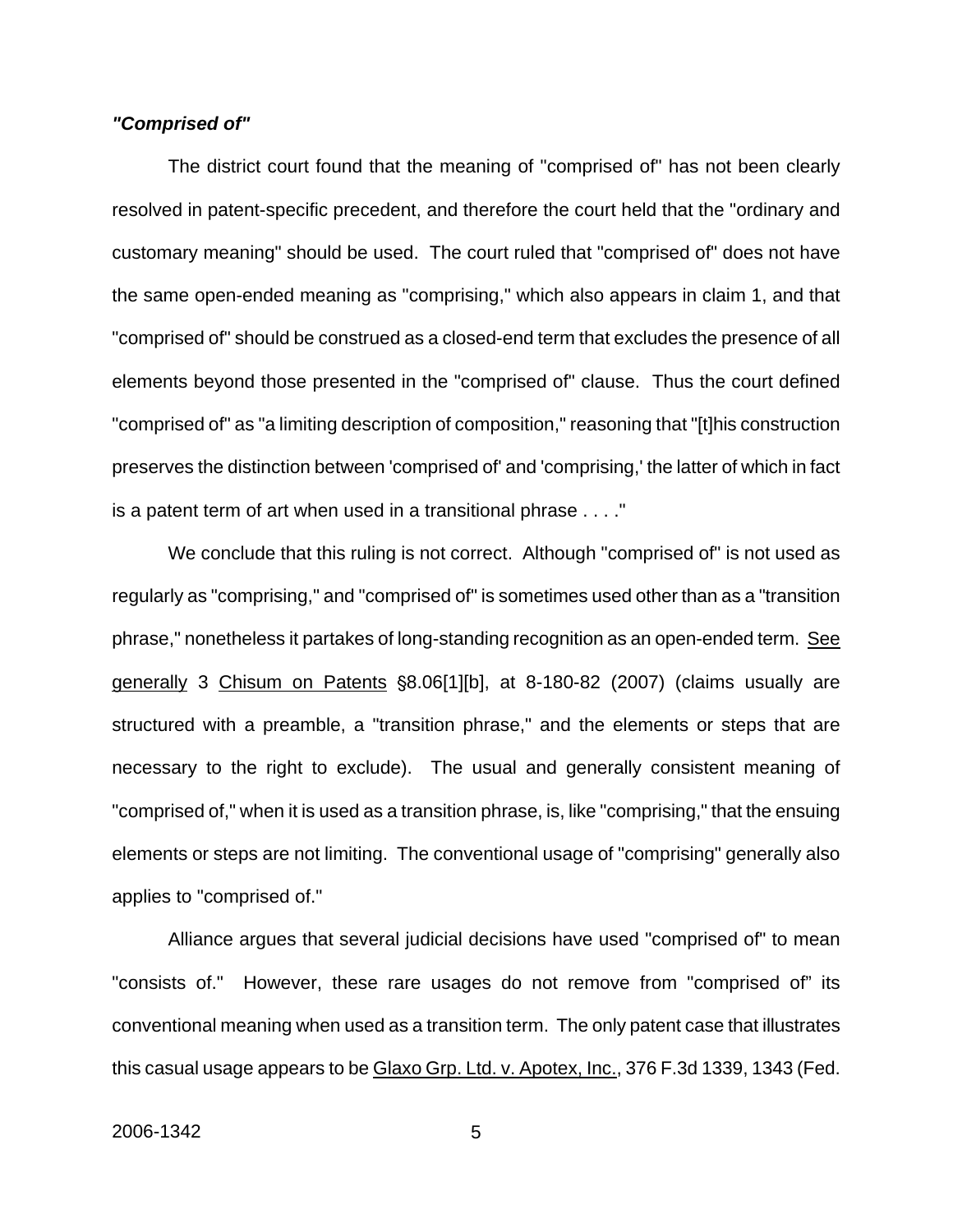Cir. 2004), where the invention was a "highly pure amorphous form of CA [cefuroxime]," and the opinion described the accused product as "an amorphous 'co-precipitate' comprised of 90% CA, 9% sorbitol, and 1% zinc chloride by mass." This usage of "comprised of" was not as a claim transition term, but was the court's description of the defendant's product; there was no issue of whether "comprised of" was a limiting term in patent claim style. Similarly, in Aro Mfg. Co. v. Convertible Top Replacement Co., 365 U.S. 336, 346 (1961) the Court stated: "The decisions of this Court require the conclusion that reconstruction of a patented entity, comprised of unpatented elements, is limited to such a true reconstruction of the entity . . ."; this linguistic usage is not concerned with claim drafting; and, if anything, it is open-ended and non-limiting.

The other cases to which Alliance directs us are not patent cases, and the usage is simply as descriptive text. An example is Admiral Fin. Corp. v. United States, 329 F.3d 1372, 1377 (Fed. Cir. 2003), where the court wrote that "Admiral . . . seek[s] total restitution in the amount of \$14,395,075, comprised of \$11,072,075, representing capital contributions to Haven, and \$3,323,000, representing the amount that Admiral claims it saved the government." Similarly in Nissho Iwai Am. Corp. v. United States, 982 F.2d 505, 506 n.1 (Fed. Cir. 1992) the court explained that: "The parties estimated that the cars would be comprised of 57.45% Japanese-made components and 42.55% American-made components." These cases raise no issue of the conventional patent claim meaning of "comprised of."

In the patent claim context the term "comprising" is well understood to mean "including but not limited to." In Vivid Techs., Inc. v. Am. Sci. & Eng'g, Inc., 200 F.3d 795, 811 (Fed. Cir. 1999) the court explained that patent claims "use the signal 'comprising,'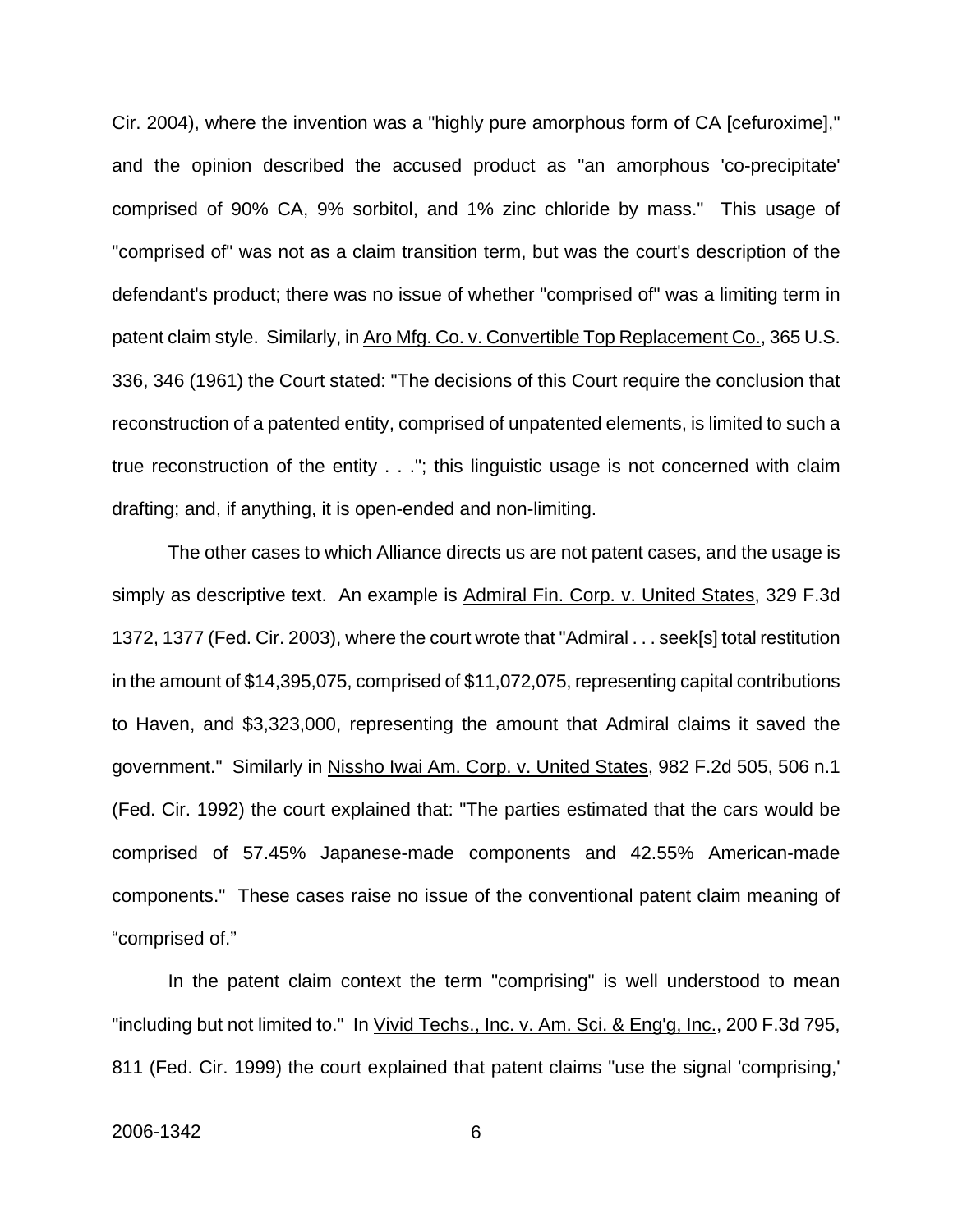which is generally understood to signify that the claims do not exclude the presence in the accused device or method of factors in addition to those explicitly recited." In Georgia-Pacific Corp. v. United States Gypsum Co., 195 F.3d 1322, 1327-28 (Fed. Cir. 1999) the court explained that "the terms 'comprise' and 'consist' have different meanings; . . . 'comprising' . . . is inclusive or open-ended and does not exclude additional, unrecited elements or method steps . . . . From these definitions it is clear that 'comprise' is broader than 'consist.'" Similarly, our predecessor court explained that this usage of "comprising" also embraces "comprises" and "which comprises." Application of James F. Hunter, 288 F.2d 930 (CCPA 1961) (the term "comprises" does not limit the claim to the steps that are listed).

The contrast, in patent lexicography, is with "consisting of," not with variations of "comprises." It is equally well understood in patent usage that "consisting of" is closedended and conveys limitation and exclusion. See Norian Corp. v. Stryker Corp., 363 F.3d 1321, 1331 (Fed. Cir. 2004) ("'consisting of' is a term of patent convention meaning that the claimed invention contains only what is expressly set forth in the claim . . . [however] it does not limit aspects unrelated to the invention"); In re Gray, 53 F.2d 520 (CCPA 1931) (the use of the claim term "consists" is limited to the claim's enumerated alloy metals without other elements, unlike the term "comprising" which permits the inclusion of other metals than those claimed"). Robert A. Faber, Landis on Mechanics of Patent Claim Drafting §2:5, 2-15 (5th ed. 2006) also elaborates that "[o]ther words, less often used, have been given the same meaning in patent claim interpretation as 'comprising': 'including,' 'having,' 'containing,' and even 'wherein.'"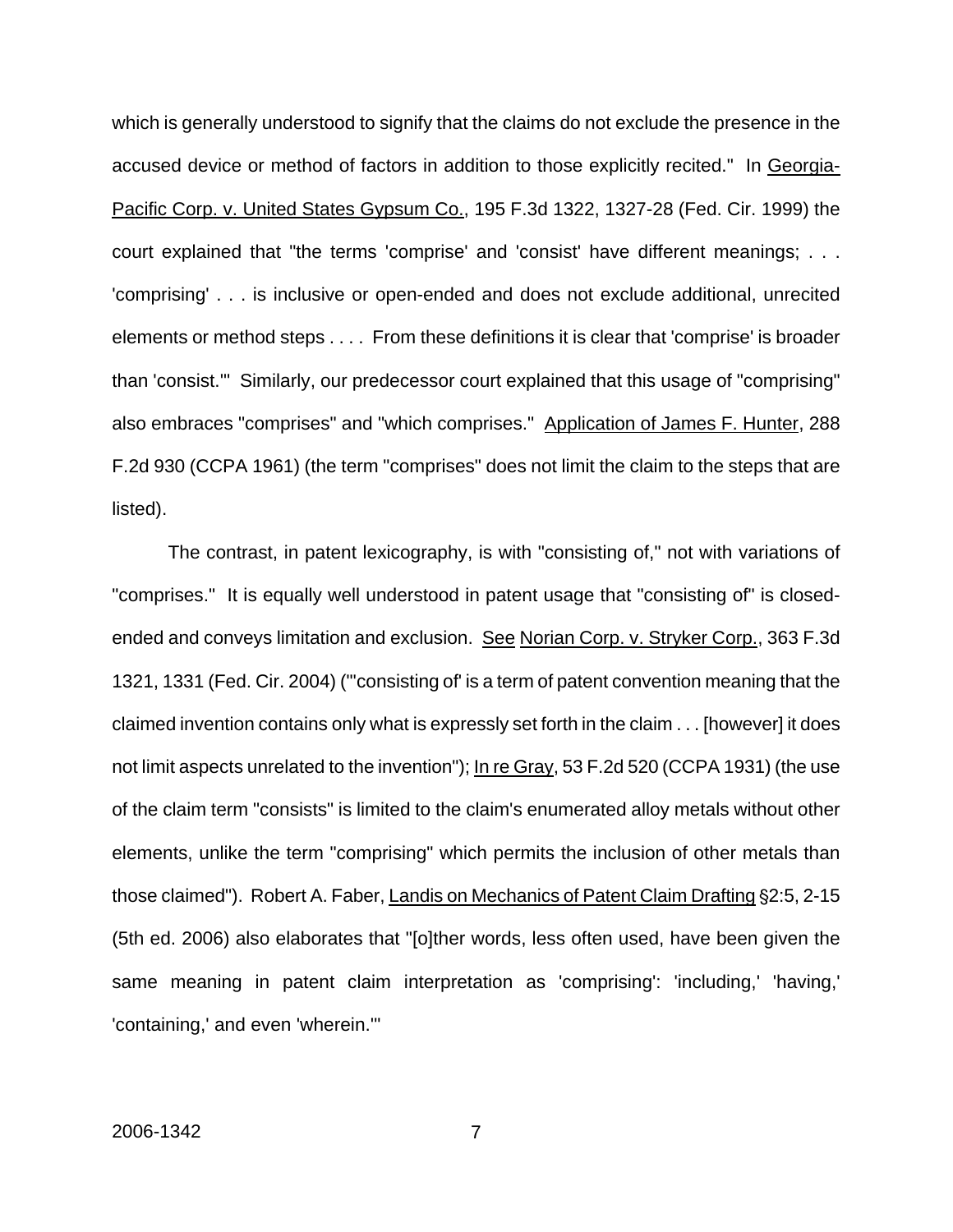District court cases illustrate this routine construction of "comprised of" in the same way as "comprising," as meaning "including but not limited to." E.g., SKW Americas v. Euclid Chem. Co., 231 F. Supp.2d 626, 637 (N.D. Ohio 2002) ("Because the hydraulic cement mix is 'comprised of' the four elements listed . . . it may include other elements as well."); B.F. Goodrich Flight Sys., Inc. v. Insight Instruments Corp., 22 USPQ2d 1832, 1840, 1992 WL 193112, at \*9 (S.D. Ohio Feb. 25, 1992) ("Use of the term 'comprised' renders this claim an 'open' claim which will read on devices which merely add additional elements or steps."), aff'd, 991 F.2d 810 (Fed. Cir. 1993) (Table); Univ. of Fla. Research Found., Inc. v. Orthovita, Inc., No. 1:96-CV-82-MMP, 1998 WL 34007129 (N.D. Fla. Apr. 20, 1998) ("comprised of" is broader than "consisting essentially of" when used in patent claims).

These cases reflect the general understanding and usage of "comprised of" in patent convention as having the same meaning as "comprising." For patent claims the distinction between "comprising" and "consisting" is established, along with the meaning of "comprised of" as related to "comprising," not "consisting of." Correctly construed, "comprised of" does not of itself exclude the possible presence of additional elements or steps.

Applying an incorrect construction of "comprised of," the district court ruled that "unique authorized information . . . comprised of machine-readable code elements coded according to a detectable series" is limited to coding by a detectable series, and that since the Alliance code systems include a "secret" series along with a detectable series, the limit imposed by "comprised of" bars infringement. On the correct construction of "comprised of," this reasoning does not support the court's ruling as to "secret" series. However, as we shall discuss, the prior art and prosecution history served to limit the scope of "unique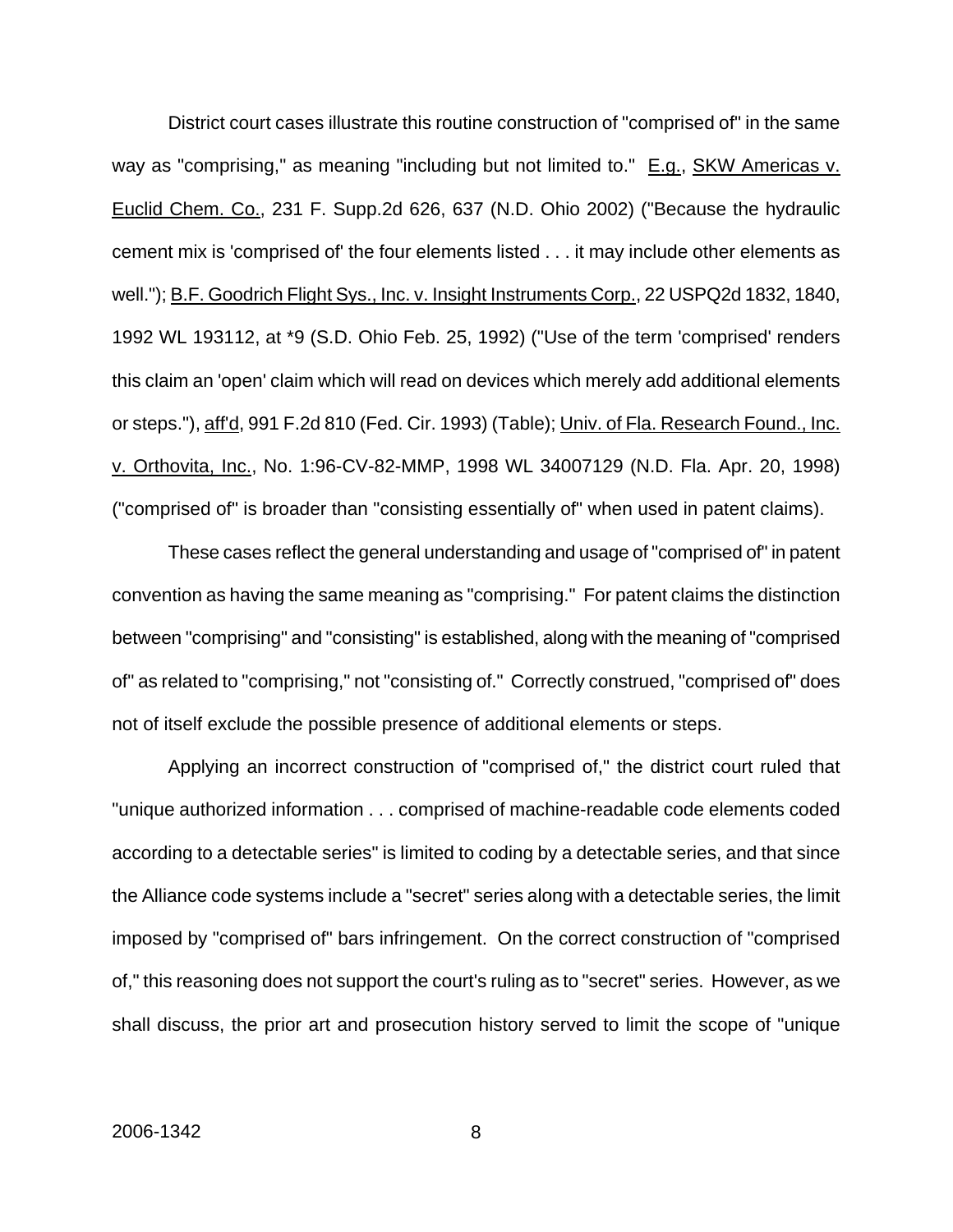authorized information" to a "detectable series" and to exclude a series that included "secret" information.

#### *"Unique Authorized Information"*

The district court construed "unique authorized information" as meaning "information associated with each object, unique to that object and authorized by the '422 patent's system, but excluding information other than serial information alone or randomly-selected information alone." Taking cognizance of Alliance's accused systems and drawing on the prosecution history, the district court ruled that "unique authorized information" excluded a combination of serial and randomly-selected information. The district court held, and CIAS had conceded, that "[s]ince part of the SDS eTicket identification number is not a detectable series, the entire numbers are not a detectable series, and so that SDS series does not include that element." CIAS argues that this does not avoid infringement, on the correct construction of "unique authorized information."

CIAS argues that "unique authorized information" includes "multi-digit identifying numbers unique to a [gaming] ticket," including data such as associated pairs or sets containing pseudo-random computer-generated numbers. Alliance points out that such associated pairs were described in a patent to Shoshani, U.S. Patent No. 3,833,795, that CIAS presented during reexamination of the '422 patent. CIAS argues that the claims were not rejected on Shoshani, and that during reexamination the inventors explained that "Shoshani, like Simjian, applies to a set or an associated pair of numbers . . . one number of the pair is a serially-selected identification number . . . . The other number of the pair is a randomly-selected control number . . . ."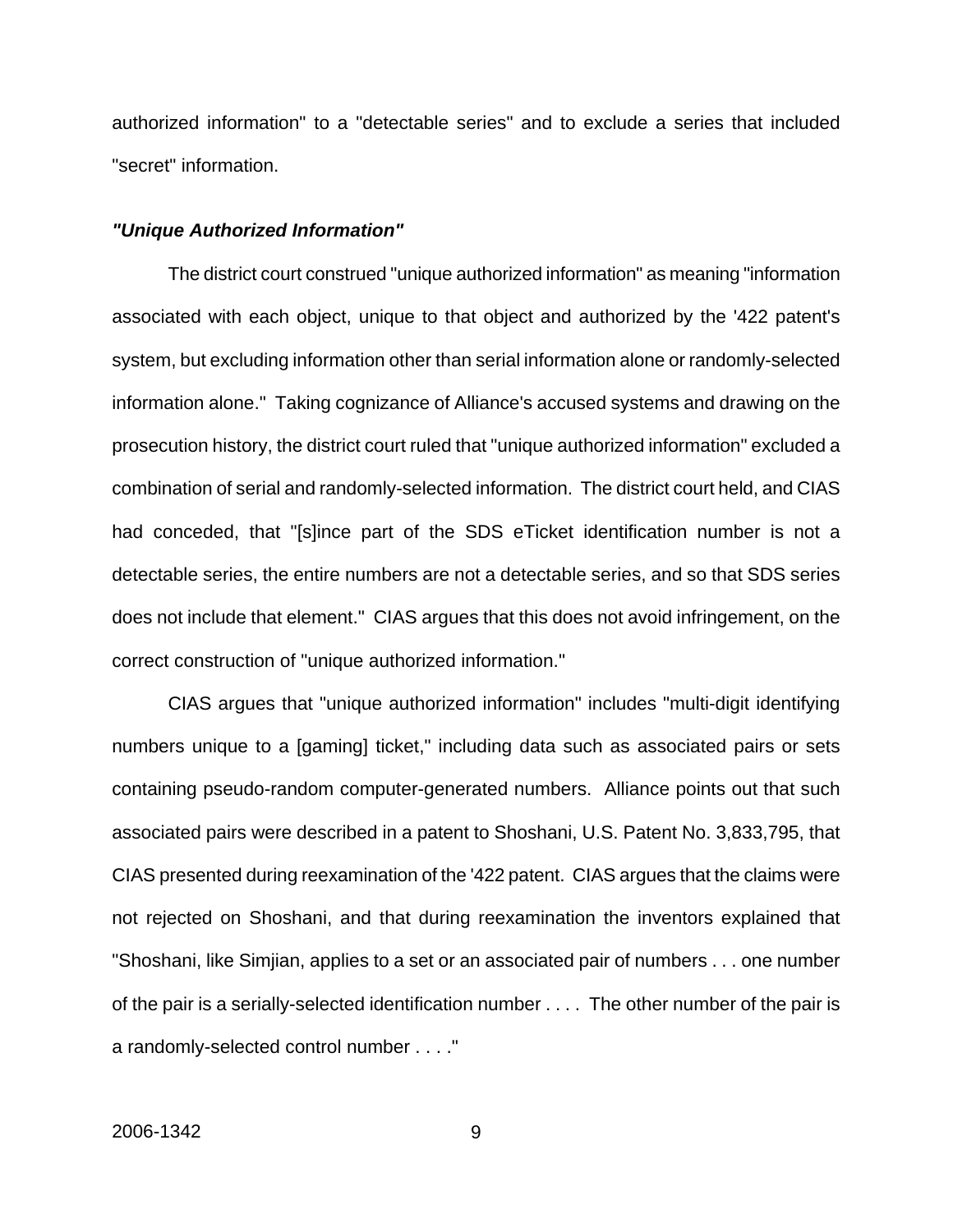The district court observed that during reexamination the inventors emphasized that the '422 invention did not include comparison of pairs of numbers as in Shoshani. Although CIAS stresses that there was no rejection based on Shoshani, and thus no amendments were made or needed, this does not negate the arguments made during reexamination in order to distinguish Shoshani. We agree with the district court that the reexamination recharacterization of Shoshani requires the construction that the '422 claims exclude information other than serial information alone or randomly-selected information alone.

During reexamination the inventors also addressed the previously cited reference to McNeight, U.S. Patent No. 4,463,250 entitled "Method and Apparatus for Use Against Counterfeiting." McNeight describes a system that detects counterfeit mass-produced articles such as currency notes, drivers licenses, passports, share bonds, tickets for sporting events, etc., according to a detectable series and through the use of a secret algorithm. Upon amendment of the '422 claims during the original prosecution, the CIAS inventors had explained to the examiner: "[T]he claims herein may be distinguished from McNeight et al. [who teach] use of an algorithm . . . . This is risky from a security standpoint . . . because once the algorithm was either deduced or stolen, then a counterfeiter could . . . counterfeit with increased impunity." The '422 inventors thereby distinguished McNeight, explaining that the '422 patent's authorized information is "not generated by an algorithm."

Applying the positions taken during the '422 examination and reexamination, the district court construed "randomly selected" in claim 13 to mean "true random" numbers, that is, numbers "without any pattern or predictability whatsoever," rather than "pseudorandom, which is apparent randomness that has been generated purposefully, as by a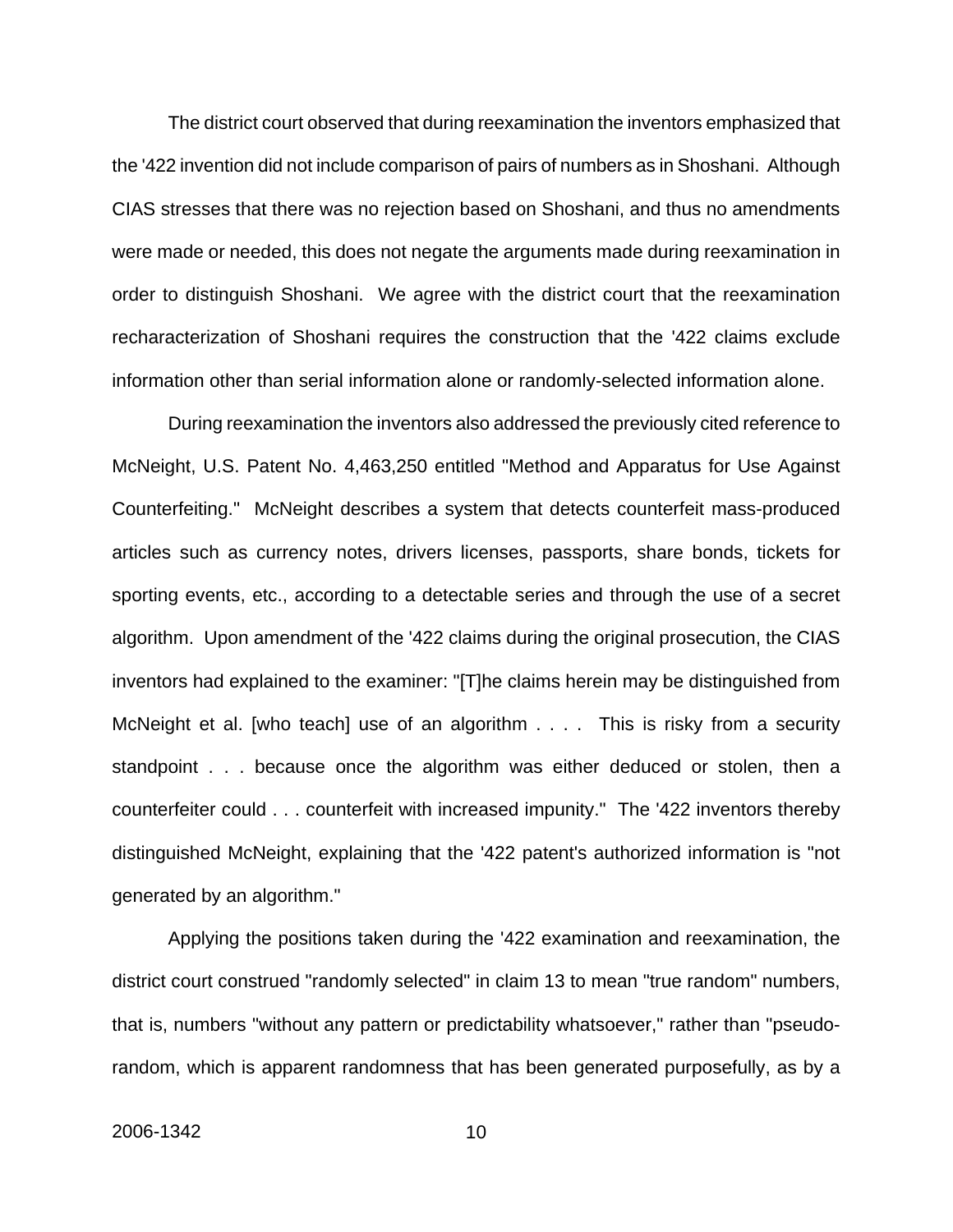computer algorithm or other program." The court reasoned that the scope of the patent was voluntarily narrowed, in light of McNeight and Shoshani, to exclude the use of solely serial information or solely randomly-selected information.

CIAS argues that it did not disavow "multi-part" numbers during reexamination, and that the statements made during reexamination were not disclaimers. CIAS points out that to constitute a disclaimer, any statements made during the patent's prosecution require "clear and unmistakable statements of disavowal" of the specific claim interpretation at issue, quoting Cordis Corp. v. Medtronic AVE, Inc., 339 F.3d 1352, 1368 (Fed. Cir. 2003). CIAS contends that no clear and unmistakable disavowal occurred in the '422 patent's prosecution, and that the additional reference of Shoshani presented for reexamination was merely cumulative of the prior art previously of record. CIAS states that its discussion of Shoshani and McNeight did not limit any claim or disavow any subject matter.

The district court held that the inventors, by limiting the '422 claims to a counterfeit detection system relying on a "detectable series," had disavowed use of a secret algorithm. The court held that this precluded now reading the claims on the accused SDS systems, which use a secret algorithm. The court also concluded that the reexamined claims now excluded systems that employ an identification number that is neither serial nor randomlyselected information alone.

The district court ruled that "randomly selected" can mean only "true random" numbers, and excludes pseudo-random. In construing this term the court looked first to the patent document, and found that the '422 specification did not elaborate on the meaning of this term. The court examined several prior art references and a CIAS sibling patent to reach its construction of this term. It was generally undisputed at trial that the usual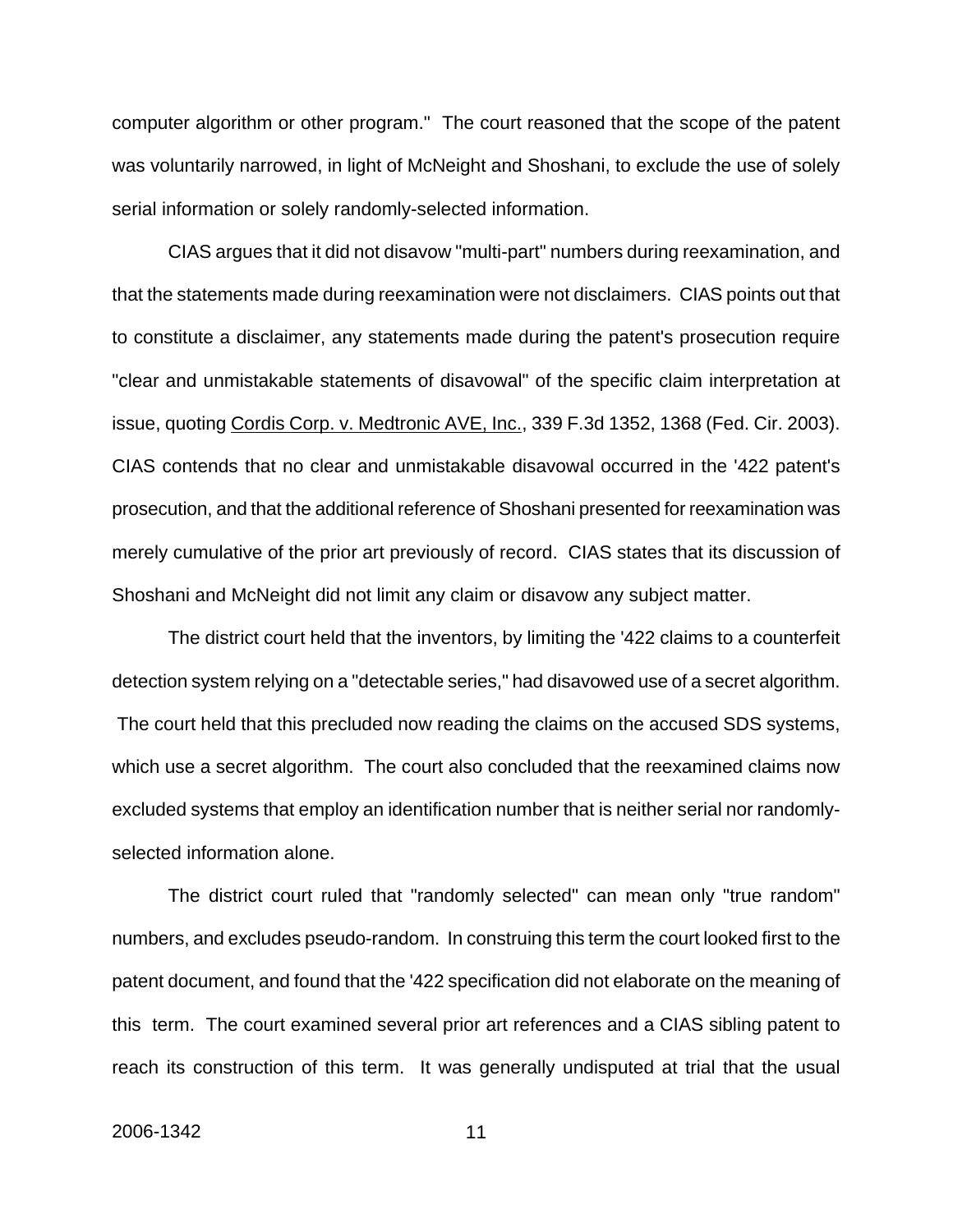computer algorithm generates only pseudo-random numbers. We agree with CIAS that persons of skill in the field of computer randomization would recognize that the product thereof is most aptly understood as pseudo-random; CIAS conceded that another of its patents shows generation of true random numbers. The district court, receiving conflicting opinions on this point, deemed it a "close question." However, it is not controlling of the question of infringement, for the district court's judgment of non-infringement is supported alone by the court's construction of "unique authorized information."

We discern no error in the district court's construction of the scope of the '422 claims. Although the usage "comprised of" does not of itself exclude the presence of additional elements or steps, this does not permit recovery of claim scope that was limited during prosecution. The district court was correct that the amendments and arguments during examination and reexamination bar interpretation of "unique randomly selected authorized information" to include the accused systems.

#### *The Doctrine of Equivalents*

On appeal, CIAS states that the district court erred in failing to consider the accused systems' infringement under the doctrine of equivalents, for CIAS had charged that the SDS system infringed claims 1, 3, 5-7, and 9-12, and the SMS system infringed claims 13 and 14, under the doctrine of equivalents. The district court ruled that the accused systems did not infringe under the doctrine of equivalents, but did not present a separate explanation of this ruling.

In its opinion, the district court explained in detail that the '422 claims had been limited during examination and reexamination. The subject matter that was relinquished is